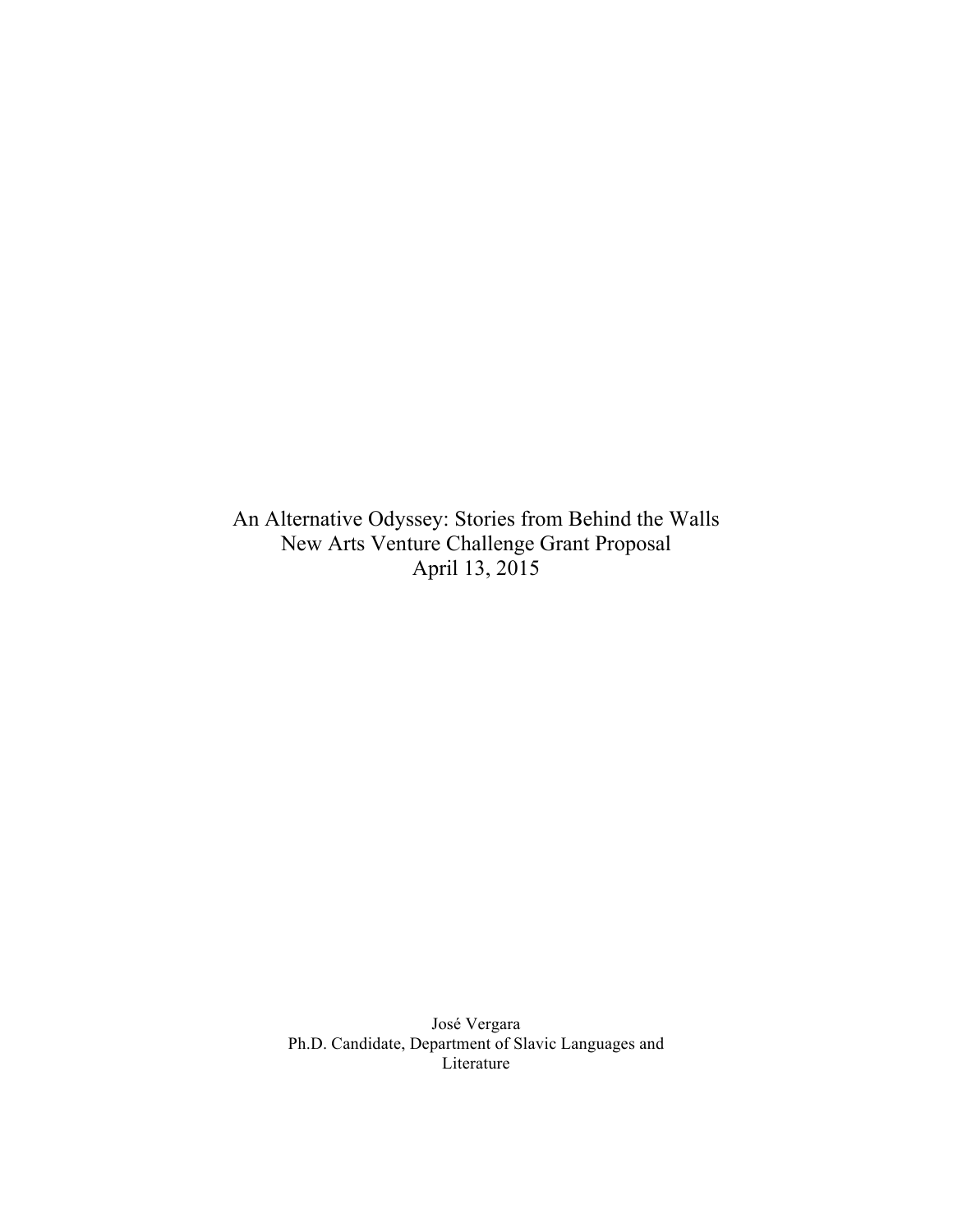## **EXECUTIVE SUMMARY**

Officially established in 2013, the Oakhill Prison Humanities Project (OPHP) provides free evening classes to inmates at Oakhill Correctional Institution (OCI) on topics such as creative writing, fiction, poetry, drama/theater, history, and African-American studies. Our proposed project will showcase the creative work produced by the men who take our classes through a public reading, a multimedia exhibition, and a small publication.

In an effort to bridge gaps between diverse communities in Dane County that face major socioeconomic disparities, we would like to bring the participants' art out from behind the walls of the prison and to make it available to a much broader audience. We will gather stories, poems, memoirs, and other writings over a period of several months for an exhibition that will be held in public spaces, such as the Madison Public Library and the Oregon Public Library. The exhibition texts will be grouped into categories (such as Family, Childhood, Travel, Time, Identity, Humor, Change, and Love) for display on 6-8 high-quality posters in order to provide some thematic unity while allowing for a diversity of voices and narratives. The sum of these pieces will be "An Alternative Odyssey: Stories from Behind the Walls."

Additionally, we will feature artwork produced by inmates alongside the texts; these drawings and paintings will "illuminate" the words and connect directly to the themes mentioned above. Recordings of the authors reading their work, along with music written and recorded at OCI's music room, will be made available for listening on headphones as part of the exhibition. For the opening reception, local writers as well as students from the UW Creative Writing Program will be invited to read samples of the exhibiting artists' texts to the audience. This event will be an opportunity for community members not only to witness the inmates' multi-faceted artwork but also to discuss pressing issues such as education (in prison and in general), the role and power of art in individuals' lives, and the state of incarceration in Wisconsin and the nation. Finally, a chapbook of approximately 30-40 pages featuring the stories and art chosen for the posters, and other works as space allows, will be made available at no cost to attendees of the exhibition. Selected writings, artwork, and recordings will also be hosted on *The Madison Review*'s website (http://english.wisc.edu/madisonreview). We hope to allow as many people as possible to experience this multimedia endeavor.

This project aims to have a tremendous impact on both the participants and the local community, including the university. Contact with the outside world is of immense importance to those who take our classes. Whether they write about their own lives or not, these are artists and thinkers who often feel invisible; the opportunity to be acknowledged through their art will provide them with a powerful outlet for self-expression and creativity. Having a piece displayed will grant these artists a more tangible "benefit" to our classes on the way to re-entry, one by which the outside community will also be enriched. The audience will come to see art from perspectives to which they rarely, if ever, have access. Much of the public's perception of prisons is derived entirely from media such as television and Hollywood films. This project will offer a more humanistic perspective that illustrates the many talents of men deemed unfit for society. Likewise, it will directly address the importance of engaging inmates' voices in Dane County, which has the most racially disproportionate incarceration rates per capita in the US. Rather than exoticizing the prison experience, our project seeks simply to provide a public space where the humanity of those we seldom see may be reflected in creative collaboration between the artist and the viewer.

Appealing to our contacts among the university, partner organizations, writing groups, and the local press in Madison, we will be sure to reach a very wide audience. We will also make extensive use of social media and other online resources to spread the word about our worthwhile venture.

## **EXHIBITION PLAN**

Our first summer session of classes at Oakhill will begin in mid-June. At this point the instructors in the Tuesday Writing Workshop class, including Megan Kennedy, Ron Kuka, and Michael McDaniel, will start introducing the project to inmate participants, providing writing prompts designed to produce interesting stories, and revising submissions in a collaborative workshop setting. In addition to this writing component, we will be launching a new art class with a focus on portraiture in the fall and will incorporate pieces from participating students in the exhibition, too. (Any inmate taking one of our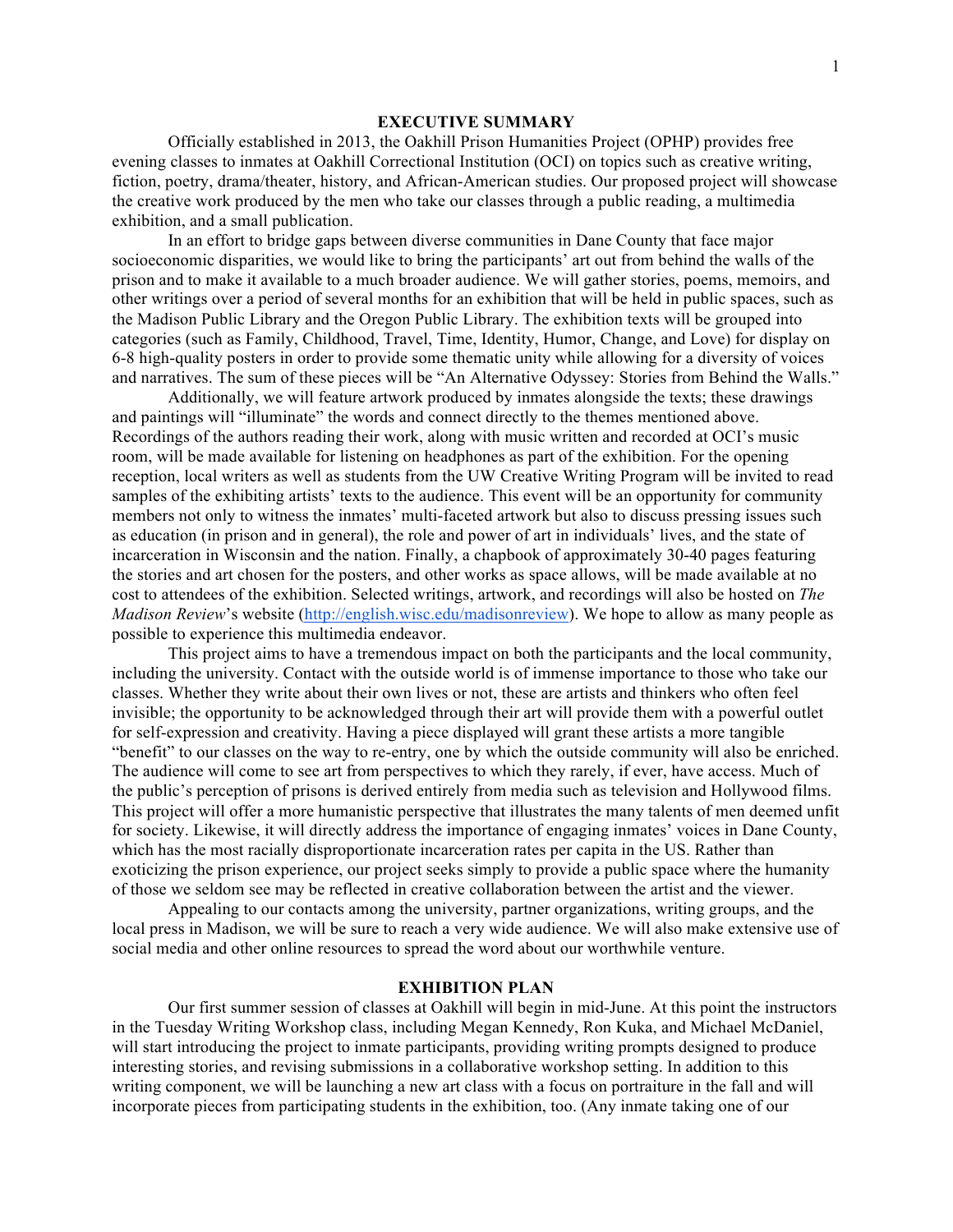classes will be eligible to participate, but these two groups will naturally cull the majority of entries.) We will gather works and refine them as necessary over a period of eight months (June 2015 to January 2016). Inclusion in the exhibition and chapbook will be fairly competitive as we aim to foster teamwork, determination, creativity, and flexibility in the participants. We want them to produce their very best possible work and to grow as artists.

As administrative staff must approve all materials taken out of the prison, pursuing a long-term plan such as this one is beneficial on both sides: prison administration may process submissions gradually, rather than in one lump sum, and we will be able to prepare materials for the exhibition with greater attention. The approval process will involve a participant submitting a completed work to either the Education Director or Deputy Warden at OCI. They will then make sure that there is no issue with the piece being displayed and pass it on to us. As we receive approval for individual works, we will set up monthly or bi-monthly recording sessions at the prison for the authors to put their words on tape. This flexibility will allow us to deal more easily with any challenges that occur along the way.

We have a complete infrastructure within the prison to support the project thanks to the classes we offer, but we are now seeking the resources to take the work of the inmates outside the walls. Although the OPHP has previously received other grants, those funds are limited to material, administrative, and logistical costs.

The project will naturally involve close collaboration with Oakhill Correctional Institution and the WI Department of Corrections. While the OPHP was formally founded in 2013, many of our volunteers have been teaching there since at least 2010 and the roots of the organization go back to 2007. Consequently, we have very positive relations with staff at OCI. In the past we have been able to host a small public reading of class participants' poetry and likewise to share some of this work on WSUM. A documentary, *Dostoevsky Behind Bars*, was produced in 2014 about the OPHP. The film's director, a former volunteer, was given unprecedented access to the prison, demonstrating that the OCI administration trusts our organization and recognizes the value of our work there. At a recent volunteer appreciation dinner, Warden Daniel Westfield spoke very highly of both the film and our programming. In short, we have had great success with permissions in the past. We now hope to implement a much larger, comprehensive project that emphasizes multimedia opportunities, connections with the community, and, most importantly, the wide range of talents at Oakhill.

We will also work with public venues that are willing to host us, such as city and university libraries and museums. We have spoken with Trent Miller, the Madison Public Library Program Coordinator, and Alexandra Lakind, who helps coordinate the IMLS grant "Bubbler @ Madison Public Libraries: A System-Wide Approach to Learning through Making," and they both expressed enthusiasm about the possibility of partnering with us. We plan to launch the exhibition with a reading at Central Library Branch and then take it to other MPL branches and the Oregon Public Library throughout April and May 2016. We then hope to find a permanent home for the exhibition contents, or at least as many of them as permitted, at OCI. Its presence there will inspire other inmates to develop their creative abilities.

Our project will produce several service-learning opportunities for UW students interested in the arts, social justice, and public humanities. Nancy Buenger of the School of Library and Information Studies will be working with us to place some of her students in volunteer positions to help with various aspects of the exhibition, including design and archival duties. Such partnerships further our goal of connecting the needs and interests of incarcerated people with the outside community, furthermore offering opportunities for future information professionals to learn hands-on about service to traditionally underrepresented populations.

To complete our project we will require audio recording and playback equipment, digital editing and layout software, arts supplies, and poster printing. Fortunately, we will be able to outsource much of this technology at no cost from partner organizations, such as *The Madison Review*, and our volunteers who specialize in audio recording. The undergraduates who edit *The Madison Review* will design the chapbook and host texts and audio recordings on the journal's website. Samantha Link, in collaboration with the journal's incoming editor Alissa Valeri, will coordinate our design, web, and archival needs.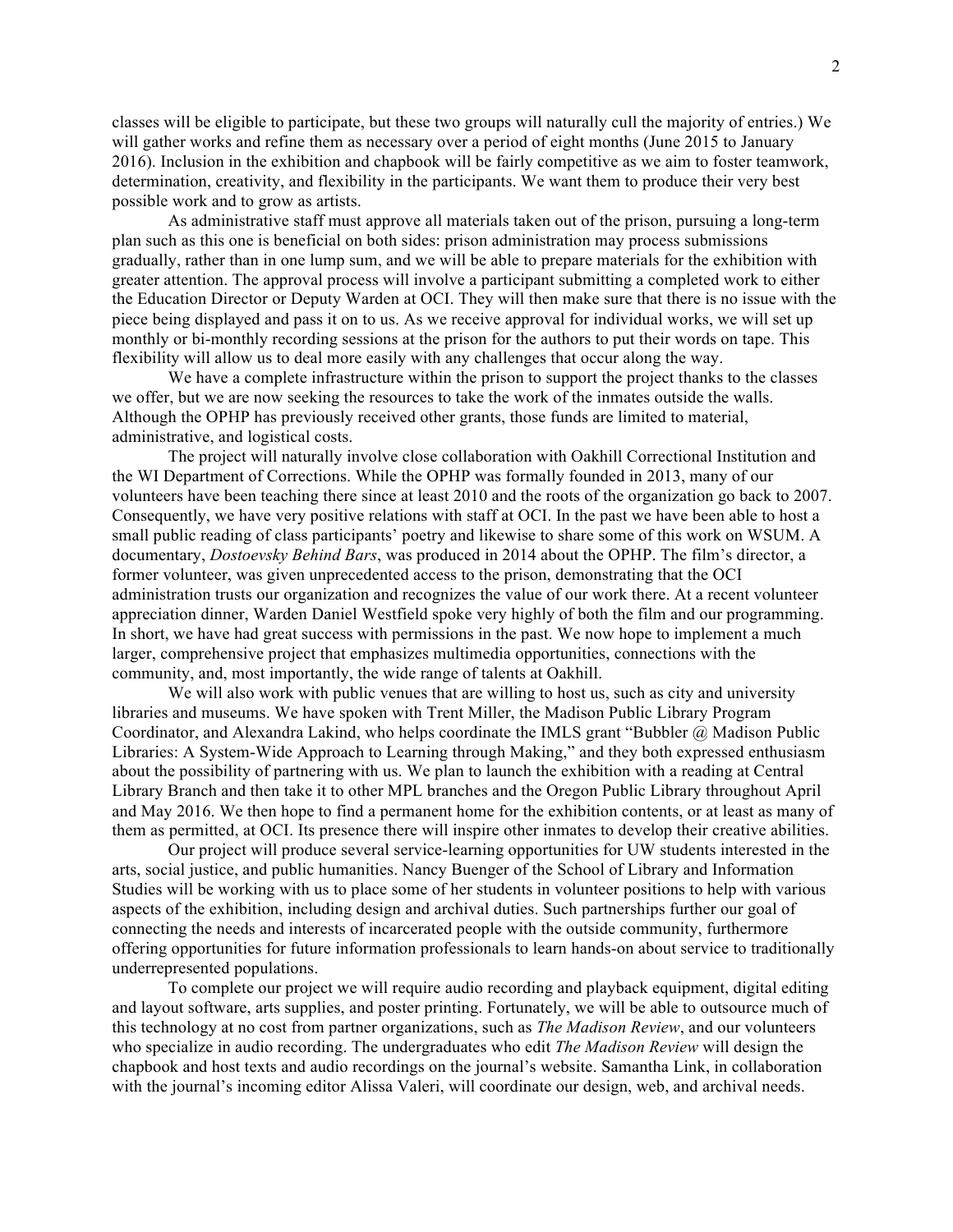## **AUDIENCE ANALYSIS**

Our audience will be very diverse. The project by its very nature should be of interest to people affiliated with the university, local public service organizations, and creative writing organizations. It touches on issues of critical importance to these areas, as well as many others, and reveals the interconnectivity of these seemingly disparate communities. We will encourage past OPHP participants and the families and friends of the exhibition's contributors to come see the great work produced by these men seeking to use their time constructively while in prison.

By taking the exhibition to several neighborhood library branches, we wish both to reach as wide an audience as possible and to provide arts programming to communities that often do not see this type of work. As explained in the Executive Summary, our project will provide an invaluable look into the work of men who traditionally have no such outlet to the outside arts community or even to the world at large. We hope that this exhibition will, at the very least, challenge the visiting public's conceptions of prisoners, art, education, and incarceration. By giving a forum to underserved and unheard voices, we will unlock an entirely new segment of the arts for the local area, while fostering dialogue and highlighting commonalities between different segments of the highly diverse, yet divided population in Madison.

## **TIMELINE**

Our project will build upon the substantial work and efforts already conducted by the OPHP. For example, the Writing Workshop, one of our longest-running classes, meets with inmate participants to develop and craft their texts every week. This proposed project will be a natural step in the evolution of the courses we currently offer and will allow us to work with other OCI programs (arts, music) in a way that is organic and beneficial to all. Our courses typically run in eight-week sessions with two-week intermissions in between and a longer break during December and January. The proposed length of the project provides the added benefit of allowing a greater number of men to participate in our classes and, thus, in the exhibition.

- **May 2015**: Finalize plans with possible venues including the Madison Public Library.
- **June 15 Aug. 7, 2015 (Summer Session)**: Begin workshopping, collecting, and submitting texts for prison administration approval. Finalize plans with venues if necessary. Record readings and music following approval. Begin organizing and archiving submissions.
- **Sept. 8 Oct. 30, 2015 (Fall Session)**: Continue workshopping and collecting texts for prison administration approval. Record readings and music following approval. Edit and prepare any materials approved for display at exhibition and online. Begin designing chapbook.
- **Nov. 9 Dec. 11, 2015 (Fall Mini-Session)**: Continue workshopping and collecting submissions for prison administration approval. Edit and prepare any materials approved for display at exhibition and online. Continue designing chapbook. Begin contacting press and local writers for opening reception reading.
- **Jan. 25 March 18, 2016 (Winter Session)**: Finish workshopping and submitting texts. Finish editing and preparing any materials approved for display at exhibition and online. Have display posters with texts/artwork printed. Finish designing chapbook and have copies printed. Continue contacting press and making radio appearances.
- March 20 March 31, 2016: Set up exhibition at first venue. Continue contacting press and making radio/newspaper appearances.
- **April 1, 2016**: Opening night reading and reception.
- **April 1 May 31, 2016**: Exhibition on display at various locations. Texts and recordings made available on *The Madison Review*'s website.

#### **KEY PERSONNEL**

**José Vergara** is a Ph.D. candidate in the Department of Slavic Languages and Literature. He has regularly volunteered and led classes at Oakhill Correctional Institution since May 2011 and has served as Project Coordinator for the Oakhill Prison Humanities Project since June 2014. In this position he has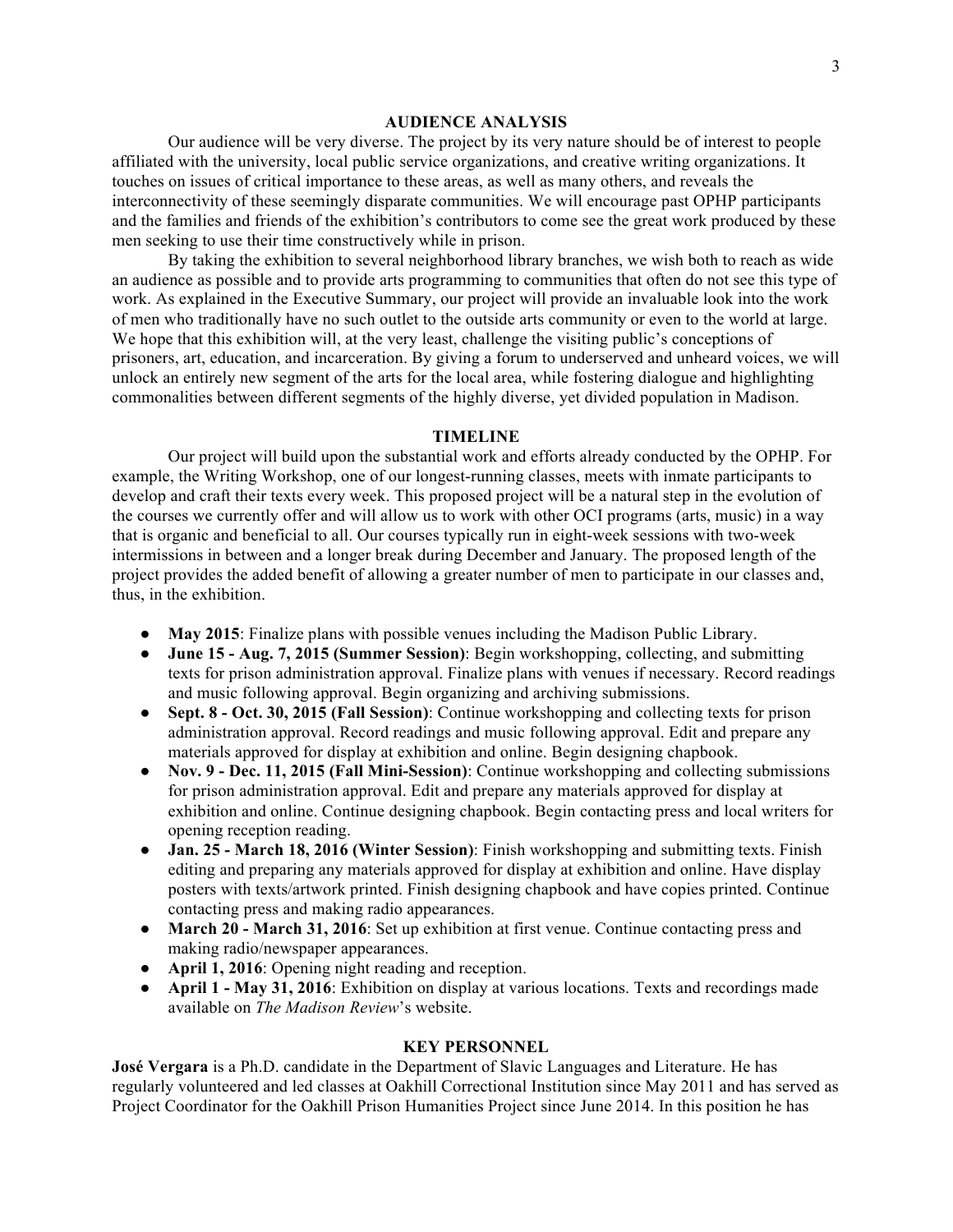managed all communication between prison staff and volunteers, designed class posters for use within OCI, and organized and promoted events including a screening of *Dostoevsky Behind Bars* at the Marquee that featured a Q&A session with the director and instructors. He was recently awarded the Exceptional Service Campus-Wide Teaching Assistant Award.

**Megan Kennedy** is a graduate student in the department of Slavic Languages and Literature. She has volunteered at Oakhill Correctional Institution since September 2013, and has been a regular instructor in the Writing Workshop since the fall of 2014. While her undergraduate background is in classics and philosophy, her current academic interests include modernism and late 19th century literature. She is looking forward to bringing these diverse interests to the future development of classes at Oakhill and continuing to work with the enthusiastic, dedicated students there.

**Samantha Link** entered the UW School of Library and Information Studies in fall 2014 with strong interests in social justice and services to diverse communities. She volunteers with the Jail Library Group and has enjoyed participating in the Tribal Libraries, Archives, and Museums project at SLIS. She is excited to combine her past experience with publications and book arts projects and current studies of information architecture while building bridges with others interested in incarceration issues.

| <b>ITEM</b>                                           | <b>COST</b>                                       | <b>EXPLANATION</b>                                                                                                                                                                                                                                                                                                                                                                                                                                                                                                                                                                                                                            |
|-------------------------------------------------------|---------------------------------------------------|-----------------------------------------------------------------------------------------------------------------------------------------------------------------------------------------------------------------------------------------------------------------------------------------------------------------------------------------------------------------------------------------------------------------------------------------------------------------------------------------------------------------------------------------------------------------------------------------------------------------------------------------------|
| Venues                                                | \$0                                               | We plan to use spaces, such as the Madison Public Library, made<br>available to us at no cost.                                                                                                                                                                                                                                                                                                                                                                                                                                                                                                                                                |
| Writing Workshop<br>materials                         | \$0                                               | The Tuesday Writing Workshop has a short story reader already on<br>stock at OCI for use by participants. We have never been required<br>to provide any writing materials to students.                                                                                                                                                                                                                                                                                                                                                                                                                                                        |
| Art supplies<br>donation                              | \$650                                             | We would like to donate art supplies (paints, brushes, pencils,<br>paper, canvases, etc.) for use by participants in our art class as well<br>as the regular OCI arts program, with which we will be<br>collaborating closely. This program has recently undergone budget<br>cuts, making inmates responsible for paying more for supplies than<br>previously. This is a true burden for the majority of artists there. A<br>donation will provide them with much greater access. We will<br>work with the OCI Activities Coordinator, Marilea Groves, to<br>determine which materials are most needed at the prison and in our<br>new class. |
| Audio playback<br>devices (6) and<br>headphones $(6)$ | \$120                                             | We will set up stations for visitors to listen to the recordings of the<br>inmates' readings and music.                                                                                                                                                                                                                                                                                                                                                                                                                                                                                                                                       |
| Chapbooks<br>(design and<br>printing)                 | Design: \$0<br>Printing: \$500<br>Donation: \$300 | The Madison Review staff will donate design labor, which would<br>normally cost a significant amount, as an in-kind donation. They<br>will also donate \$300 toward the production of chapbooks that will<br>be distributed to the public.                                                                                                                                                                                                                                                                                                                                                                                                    |
| Display posters for<br>texts                          | \$750                                             | We would like to print the texts and artwork on high-quality poster<br>boards. The final number $(6-8)$ will depend on the submissions<br>received. We will continue researching prices around Madison for<br>the best possible deals until closer to the event, but Bob's Copy                                                                                                                                                                                                                                                                                                                                                               |

### **FINANCIAL PLAN/BUDGET**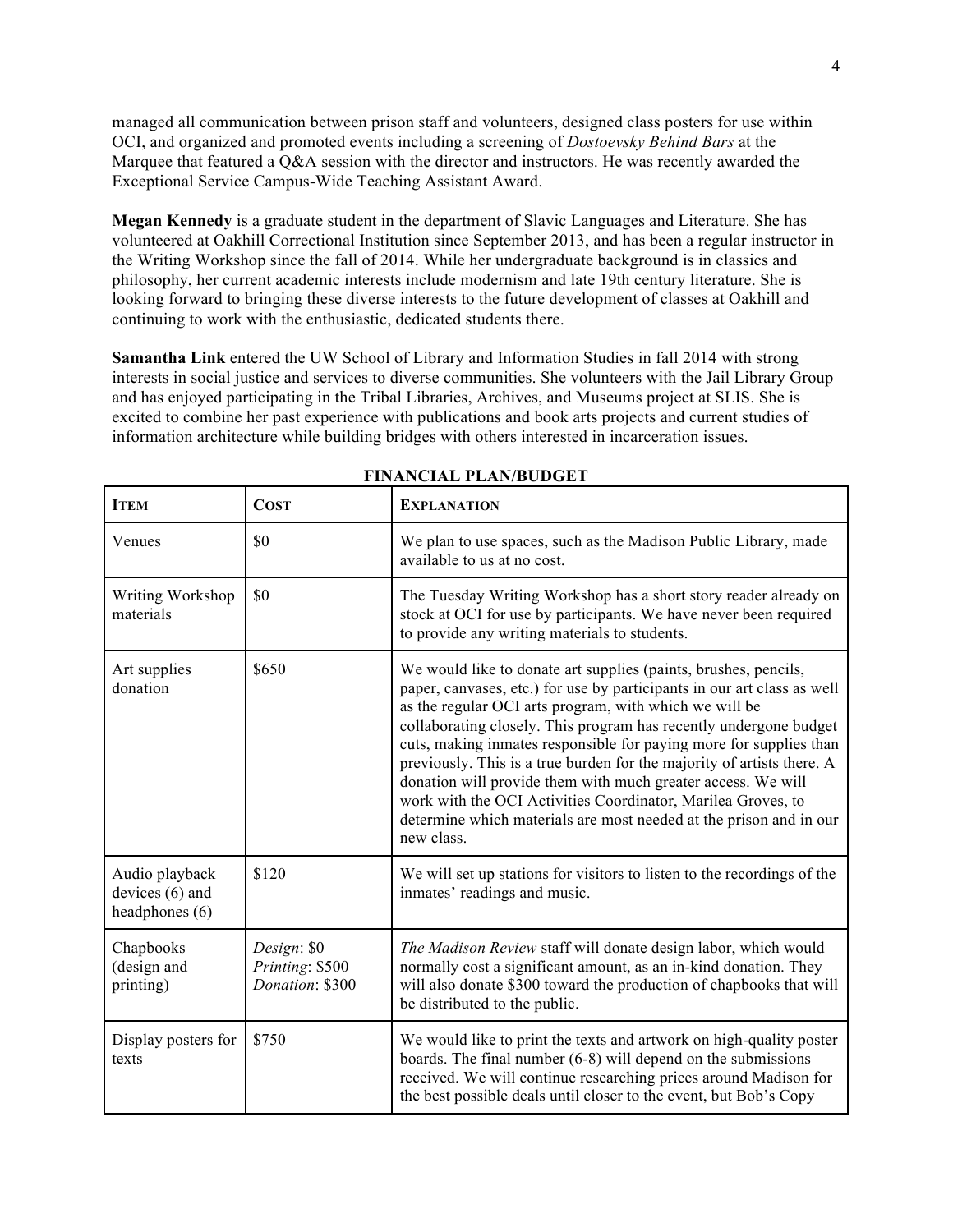|                                        |                                        | Shop, for example, offers the following options: color print on<br>pliable poster stock for \$5/sq.ft. A 3' x 5' will cost $\sim$ \$75/ea. or 4' x<br>5' will be \$100/ea.                                                                                                                                                 |
|----------------------------------------|----------------------------------------|----------------------------------------------------------------------------------------------------------------------------------------------------------------------------------------------------------------------------------------------------------------------------------------------------------------------------|
| Flyers/posters for<br>event promotion  | \$50                                   | We will advertise the reading/exhibition around Madison with<br>flyers and posters. See below for more details.                                                                                                                                                                                                            |
| Recording<br>(service/device)          | \$0                                    | One of our volunteers has experience with audio recording and can<br>provide this service/equipment at no charge. Based on our research<br>and needs (3-4 hours of labor/recording), the market rate for such<br>services would be approximately \$300-600.                                                                |
| Comment book for<br>exhibition         | \$15                                   | A comment book will allow us to gather feedback that may be<br>used to advertise our project, connect the artists and audience, and<br>provide a space for visitors to reflect on the exhibition.                                                                                                                          |
| Opening night<br>reception             | \$150                                  | We would like to provide snacks from Just Bakery<br>(www.emum.org/justbakery.html) at the reception. The Madison-<br>Area Urban Ministry's Just Bakery is "a vocational and<br>employment training program specifically designed to meet the<br>needs of men and women returning to the community after<br>incarceration." |
| <b>TOTAL</b><br>- COSTS<br>- DONATIONS | $-Costs: $2,265$<br>- Donations: \$300 | Due to the nature of the program, we cannot charge for viewings<br>or chapbooks. However, we will gladly accept donations that can<br>then be used by the program to support further programming and<br>projects such as this one in the future. Sustainability is one of our<br>primary goals.                            |

# **MARKETING**

- **Wisconsin Public Radio**: Criminal justice reporter Gil Halstead has been a major supporter of our program and others like it throughout Wisconsin. He will definitely cover our exhibition for WPR.
- **Wisconsin Public Television**: WPT featured one of our volunteers as well as the director of *Dostoevsky Behind Bars* on *Director's Cut*. José Vergara also knows a producer/director, Bob Trondson, who may be interested in producing something about the project.
- **WSUM**: Several of our volunteers have been interviewed on WSUM in the past, and some texts by inmates were read on air. Prior to our opening, we will seek an interview.
- **WORT**: We will arrange an interview and coverage on WORT as well.
- *Isthmus* **and** *The Cap Times*: Our project has previously received coverage in both the *Isthmus* and *The Cap Times*. See the "Press" page on our website.
- *The Madison Review*: This local journal will publicize the entire project through its website and Facebook page. Ron Kuka, a regular Tuesday night volunteer, is the journal's faculty advisor.
- **UW FIGs**: There are always a number of First-Year Interest Groups that cover topics relevant to our project (criminal justice, literature, creative writing). In the past the FIGs Director helped promote our *Dostoevsky Behind Bars* screening to instructors and students.
- **UW Programs and Listservs**: We will ask UW programs to promote the event via listservs and websites. Programs that have helped us in the past or are home to volunteers include: Legal Studies, Criminal Justice, Restorative Justice, CREECA, Slavic, English, Comparative Literature, History, and the Center for the Humanities. Some, such as CREECA and the Center for the Humanities, reach quite far since they are highly interdisciplinary.